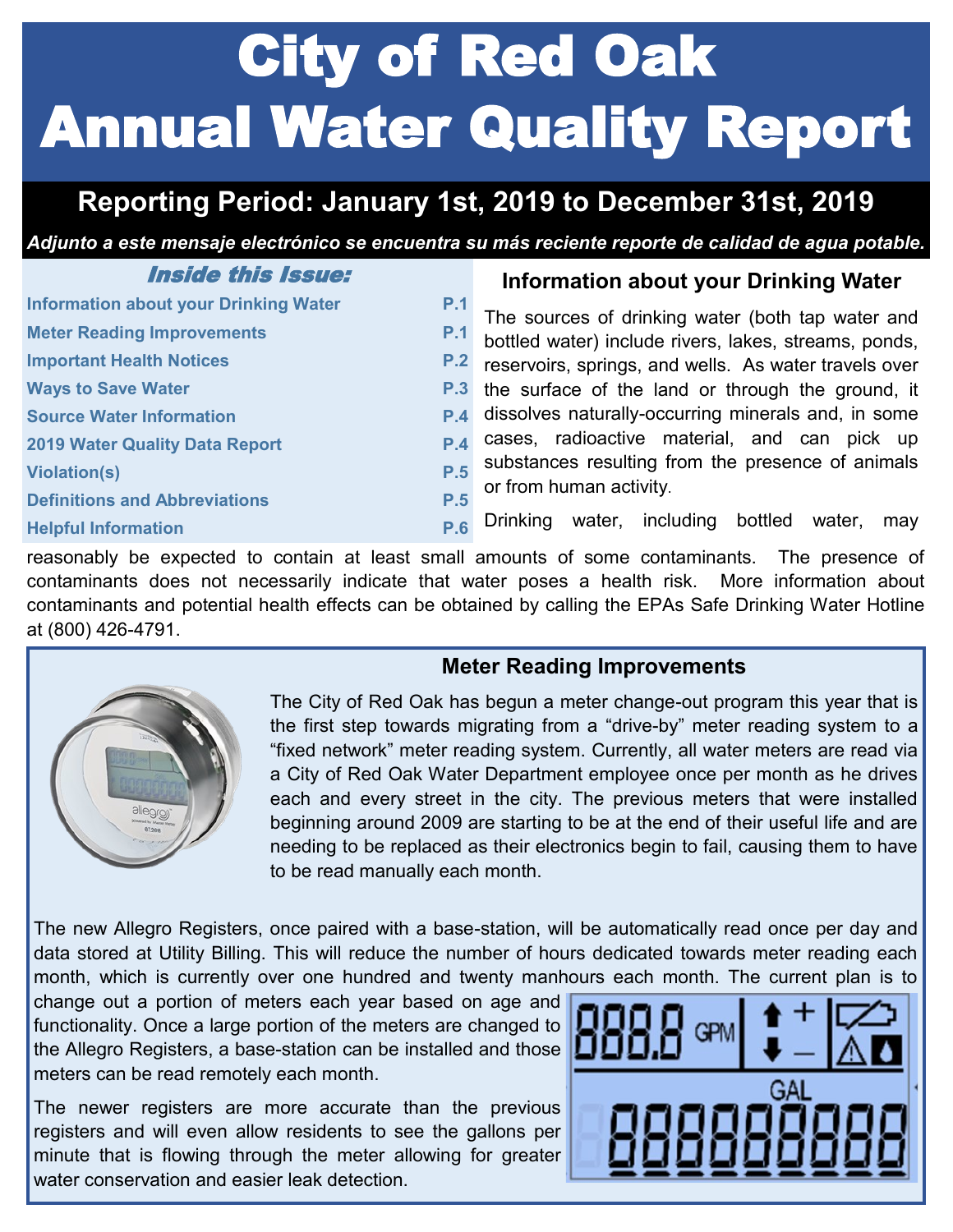#### **All Drinking Water May Contain Contaminants**

Contaminants that may be present in source water include:

Microbial contaminants, such as viruses and bacteria, which may come from sewage treatment plants, septic systems, agricultural livestock operations, and wildlife.

Inorganic contaminants, such as salts and metals, which can be naturally-occurring or result from urban storm water runoff, industrial or domestic wastewater discharges, oil and gas production, mining, or farming.

Pesticides and herbicides, which may come from a variety of sources such as agriculture, urban storm water runoff, and residential uses.

- Organic chemical contaminants, including synthetic and volatile organic chemicals, which are by-products of industrial processes and petroleum production, and can also come from gas stations, urban storm water runoff, and septic systems.

Radioactive contaminants, which can be naturally-occurring or be the result of oil and gas production and mining activities.

In order to ensure that tap water is safe to drink, EPA prescribes regulations which limit the amount of certain contaminants in water provided by public water systems. FDA regulations establish limits for contaminants in bottled water which must provide the same protection for public health.

Contaminants may be found in drinking water that may cause taste, color, or odor problems. These types of problems are not necessarily causes for health concerns. For more information on taste, odor, or color of drinking water, please contact the system's business office.

*Special notice for the elderly, infants, cancer patients, people with HIV/ AIDS and other immune problems*

You may be more vulnerable than the general population to certain microbial contaminants, such as Cryptosporidium, in drinking water. Infants, some elderly, or immunocompromised persons such as those undergoing chemotherapy for cancer; persons who have undergone organ transplants; those who are undergoing treatment with steroids; and people with HIV/ AIDS or other immune system disorders, can be particularly at risk from infections. You should seek advice about drinking water from your physician or health care providers. Additional guidelines on appropriate means to lessen the risk of infection by Cryptosporidium are available from the Safe Drinking Water Hotline (800-426-4791).

#### **Lead Notice**

If present, elevated levels of lead can cause serious health problems, especially for pregnant women and young children. Lead in drinking water is primarily from materials and components associated with service

lines and home plumbing. We are responsible for providing high quality drinking water, but we cannot control the variety of materials used in plumbing components. When your water has been sitting for several hours, you can minimize the potential for lead exposure by flushing your tap for 30 seconds to 2 minutes before using water for drinking or cooking.

If you are concerned about lead in your water, you may wish to have your water tested. Information on lead in drinking water, testing methods, and steps you can take to minimize exposure is available from the Safe Drinking Water Hotline or at http:// www.epa.gov/safewater/lead

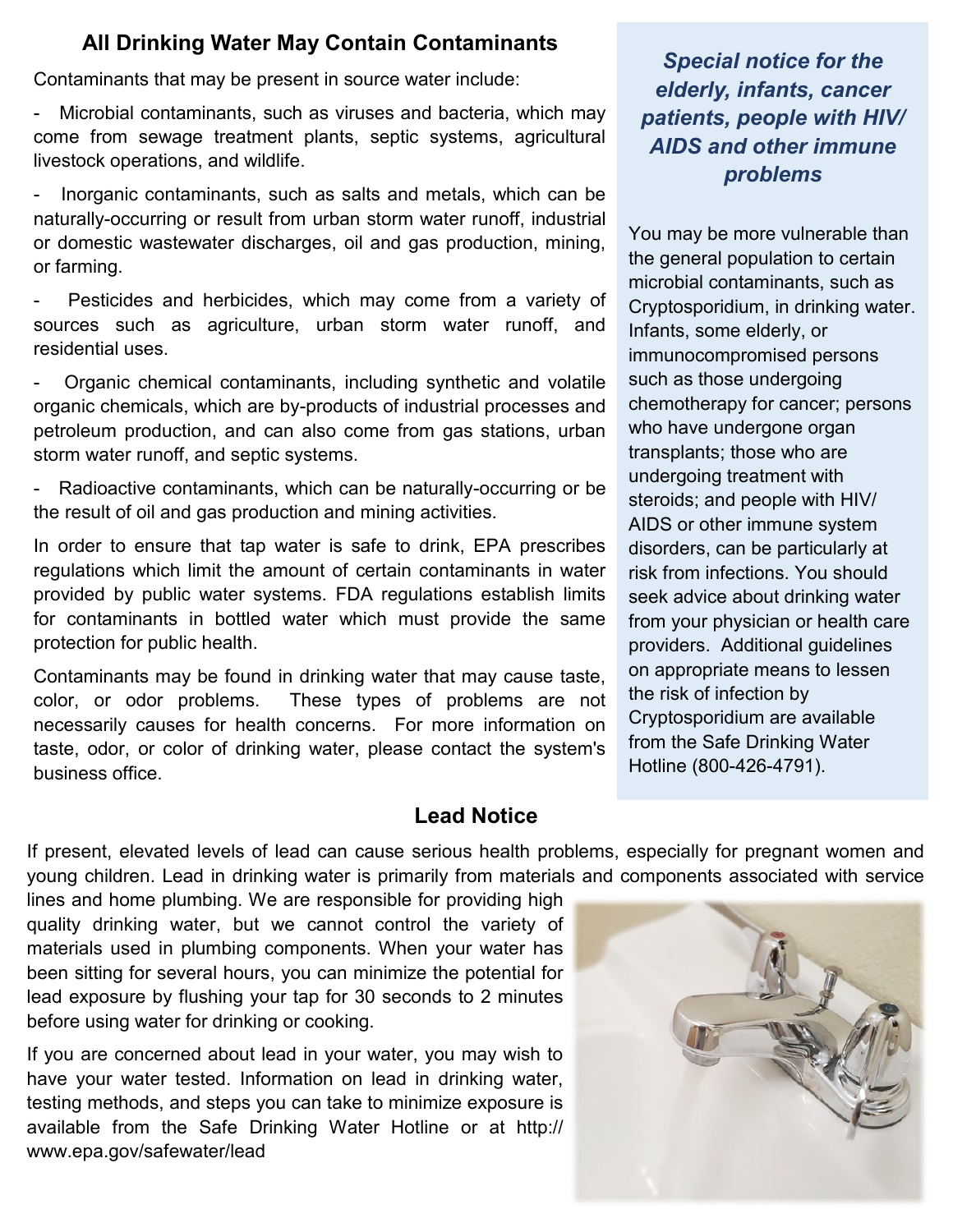## **Top Ten Ways to Save Water in Summer**

*50-70% of the water used in the summer is outdoors. Here are 10 simple ways to use less.*

- 1. **Check your automatic Sprinkler system**  According to a recent study by the American Water Works Association, homes with automatic sprinkler systems use 37% more water than those who do not. Homeowners who use an automatic timer on their systems use 47% more water than those that do not. Be sure to check your systems for leaks and misdirected or broken sprinkler heads. If you have a timer, only use it when you will be out of town.
- 2. **Water your lawn only when needed**  Many people make the mistake of watering their lawn or landscape just because it is hot outside. Plants can be stressed by heat, but they may not need water. Check the soil an inch or so below the surface, if it is dry. If you walk across your grass and leave footprints, your lawn needs water.
- 3. **Use mulch in your landscape**  Two to four inches of mulch under trees, shrubs and the garden shades the soil, reduces evaporation and prevents weeds.
- 4. **Use less water for a healthier lawn**  Turf grasses need one mph of water every 5 to ten days. Watering every other day wastes water and encourages a shallow root system which makes lawns more Susceptible to pests, freezing and drought.
- 5. **Water with efficient sprinklers**  Sprinklers that throw big drops of water close to the ground deliver more water where you need it. Avoid using sprinklers that mist or throw small drops of water high in the air.
- 6. **Don't water too much at once**  Depending on your soil and landscape, you may not be able to apply all the water you need at one time. Water that runs off to the sidewalk or street is wasted. Give your soil a chance to absorb the water, move the sprinkler to a new location and come back after the water has soaked in, about 30 minutes or more.
- 7. **Use native and adapted plants**  There are many beautiful pants that flourish in North Texas with very little water or care. Grow plants that belong in this area instead of varieties that are no well suited for this region.
- 8. **Aerate your lawn**  When soil becomes compacted it is difficult for water to get into the roots of your grass. Use a device that removes a plug of soil instead of just poking a hole in the ground, which will compact it even more.
- 9. **Use a sprayer with a shut off valve on your hose**  Don't let the water run when you're not using it. Use the water you need, but don't waste it.

Learn about water-wise landscaping — Go to www.savedallaswater.com or www.texassmartscape.com to learn more about saving water on your landscape. Dallas Water Utilities offers free classes on water-wise gardening in the spring and fall.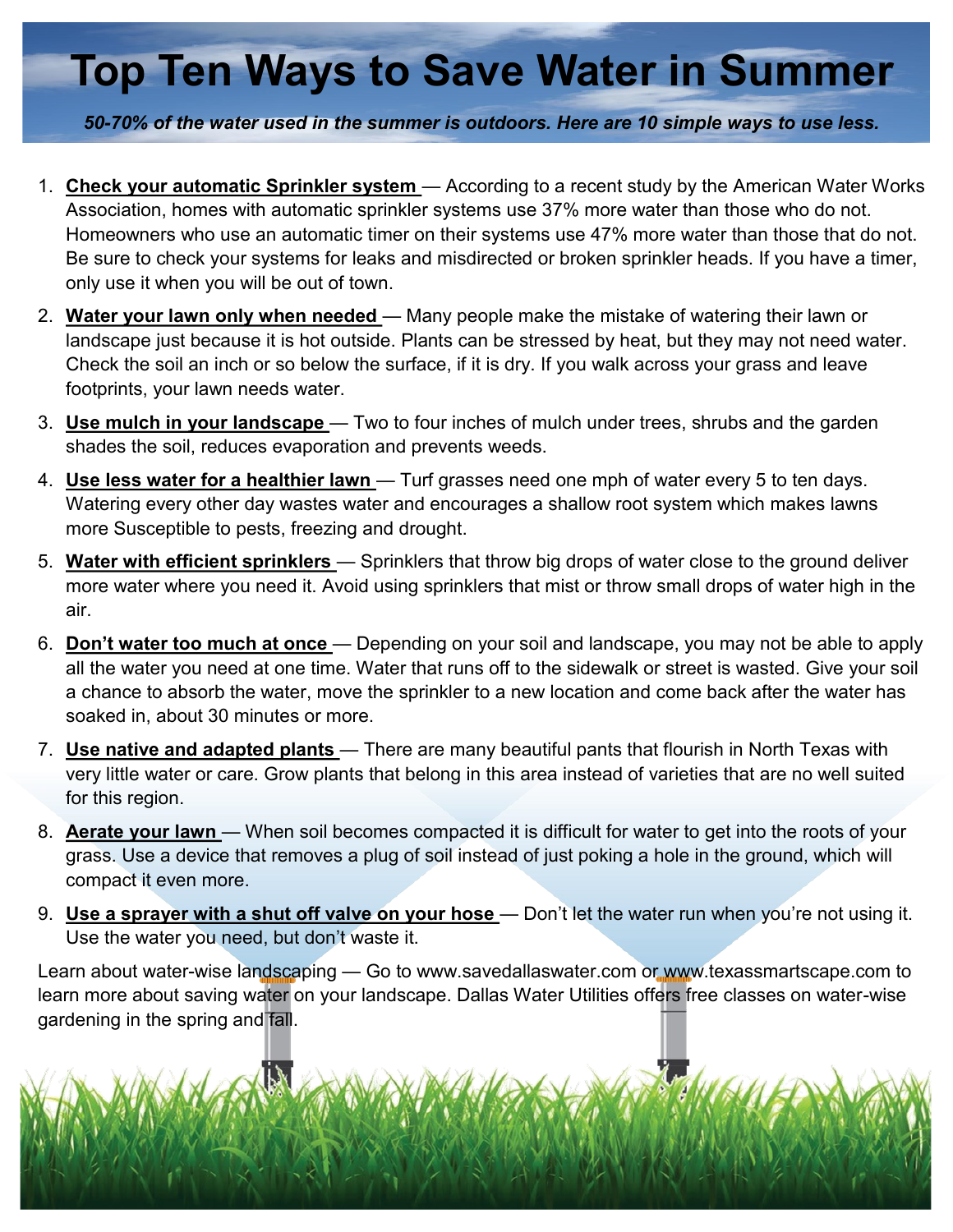#### **Source Water Information**

CITY OF RED OAK purchases water from DALLAS WATER UTILITY. DALLAS WATER UTILITY provides purchase surface water from seven sources: The Elm Fork of the Trinity River and lakes Ray Roberts, Lewisville, Grapevine, Ray Hubbard, Tawakoni, and Fork located in Cooke, Denton, Collin, Dallas, Tarrant, Hunt, Rockwall, Rains, Van Zandt, and Wood County.

| <b>Contaminant</b>                       | <b>Unit</b> | Level      |                |                |       | <b>MCL</b>           |             | <b>MCLG</b>                                                                        |                                                                                                                                                                                                                                      |  |  |
|------------------------------------------|-------------|------------|----------------|----------------|-------|----------------------|-------------|------------------------------------------------------------------------------------|--------------------------------------------------------------------------------------------------------------------------------------------------------------------------------------------------------------------------------------|--|--|
|                                          |             | Avg        | <b>Minimum</b> | <b>Maximum</b> |       |                      |             |                                                                                    | <b>Likely Source</b>                                                                                                                                                                                                                 |  |  |
| <b>Bromate</b>                           | ppb         | 5          | <1             | 13             |       | $10^$                |             | 0                                                                                  | By-product of water disinfection                                                                                                                                                                                                     |  |  |
| <b>Total Organic Carbons</b>             | ppm         | 3.02       | 1.87           | 4.07           |       | 35% Removal/SUVA ≤2* |             |                                                                                    | Naturally present in the environment                                                                                                                                                                                                 |  |  |
| <b>Bromodichloromethane</b>              | ppb         | 5.56       | 2.78           | 10.6           |       | N/A                  |             | 0                                                                                  | By-product of water disinfection                                                                                                                                                                                                     |  |  |
| <b>Dibromochloromethane</b>              | ppb         | 2.91       | 2.4            | 3.5            |       |                      | N/A         | 60                                                                                 | By-product of water disinfection                                                                                                                                                                                                     |  |  |
| HAA6Br                                   | ppb         | 5.5        | 3.36           |                | 8.59  |                      | N/A         | N/A                                                                                | By-product of water disinfection                                                                                                                                                                                                     |  |  |
| HAA9                                     | ppb         | 9.72       | 5.66           | 19.22          |       | N/A                  |             | N/A                                                                                | By-product of water disinfection                                                                                                                                                                                                     |  |  |
| <b>Manganese (Total)</b>                 | ppb         | 1.6        | 0.4            | 2.3            |       |                      | 50          | N/A                                                                                | Naturally-occurring element; commercially available with other<br>elements and minerals; used in steel production, fertilizer,<br>batteries, and fireworks; drinking water and wastewater<br>treatment chemical; essential nutrient. |  |  |
| <b>Total Haloacetic Acid **</b>          | ppb         | 21.3       | $\mathbf{0}$   | 33.11          |       | 60                   |             | N/A                                                                                | By-product of water disinfection                                                                                                                                                                                                     |  |  |
| <b>Turbidity</b>                         |             |            | Unit           | Highest        | Limit |                      |             | <b>Likely Source</b>                                                               | ^ The MCL for Bromate is the running annual average of monthly<br>averages, computed quarterly (30 TAC 290.114(b)(5)(C)                                                                                                              |  |  |
| <b>Highest Single Measurement</b>        |             |            | <b>NTU</b>     | 0.36           |       |                      | Soil runoff |                                                                                    | *Treatment technique requires 35% removal or SUVA ≤2. The percentage<br>of Total Organic Carbon (TOC) removal was measured each month and                                                                                            |  |  |
| Lowest Monthly % of Sample Meeting Limit |             | <b>NTU</b> | 99%            | $0.3$ (TT)     |       | Soil runoff          |             | the system met all TOC removal requirements.<br>** Haloacetic Acids - Five Species |                                                                                                                                                                                                                                      |  |  |

## **2019 Water Quality Report Information**

'TCEQ completed an assessment of your source water, and results indicate that some of our sources are susceptible to certain contaminants. The sampling requirements for your water system is based on this susceptibility and previous sample data. Any detections of these contaminants will be found in this Consumer Confidence Report. For more information on source water assessments and protection efforts at our system contact Scott Williams at 972-576-3414.

| <b>Disinfection By-Products</b>     | <b>Collection</b><br><b>Date</b> |                                         | <b>Highest Level</b><br><b>Detected</b> |                                   | Range of<br><b>Samples</b> |               | MCLG   MCL   Units |     |              |                  | <b>Violation</b><br>(Y/N) | <b>Likely Source of Contamination</b>                                                                                            |
|-------------------------------------|----------------------------------|-----------------------------------------|-----------------------------------------|-----------------------------------|----------------------------|---------------|--------------------|-----|--------------|------------------|---------------------------|----------------------------------------------------------------------------------------------------------------------------------|
| <b>Haloacetic Acids (HAA5)</b>      | 2019                             |                                         |                                         | 14                                |                            | $5.5 - 12$    | N/A                | 60  | ppb          |                  | N                         | By-product of drinking water disinfection.                                                                                       |
| <b>Total Trihalomethanes (TTHM)</b> | 2019                             |                                         |                                         | 20                                |                            | $13.3 - 22.2$ |                    | 80  | ppb          |                  | N                         | By-product of drinking water disinfection.                                                                                       |
| <b>Inorganic Contaminants</b>       | <b>Date</b>                      | <b>Highest Level</b><br><b>Detected</b> |                                         | <b>Range of</b><br><b>Samples</b> |                            |               | MCLG   MCL   Units |     | (Y/N)        | <b>Violation</b> |                           | <b>Likely Source of Contamination</b>                                                                                            |
| <b>Barium</b>                       | 2019                             |                                         | 0.028                                   |                                   | $0.028 - 0.028$            |               | 2                  | ppm | N            |                  |                           | Discharge of drilling wastes; Discharge from metal<br>refineries; Erosion of natural deposits.                                   |
| Cyanide                             | 9/28/17                          |                                         | 20.4                                    |                                   | $20.4 - 20.4$              |               | 200                | ppb | N            |                  |                           | Discharge from plastic and fertilizer factories;<br>Discharge from steel/metal factories.                                        |
| <b>Fluoride</b>                     | 9/28/17                          | 0.864                                   |                                         | $0.864 - 0.864$                   |                            | 4             | 4                  | ppm | N            |                  |                           | Erosion of natural deposits; Water additive which<br>promotes strong teeth; Discharge from fertilizer<br>and aluminum factories. |
| Nitrate [measured as Nitrogen]      | 2019                             |                                         |                                         | $0.91 - 0.91$                     |                            | 10            | 10                 | ppm | $\mathsf{N}$ |                  |                           | Runoff from fertilizer use; Leaching from septic<br>tanks, sewage; Erosion of natural deposits.                                  |

'\* The value in the Highest Level or Average Detected column is the highest average of all HAA5 sample results collected at a location over a year' '\* The value in the Highest Level or Average Detected column is the highest average of all TTHM sample results collected at a location over a year'

| <b>Radioactive Contaminants.</b> | <b>Date</b> | <b>Highest Level</b><br><b>Detected</b> | Range of $\parallel$<br><b>Samples</b> | $\vert$ MCLG $\vert$ MCL |    | $\vert$ Units $\vert$ | (Y/N) | Violation Likely Source of Contamination |
|----------------------------------|-------------|-----------------------------------------|----------------------------------------|--------------------------|----|-----------------------|-------|------------------------------------------|
| <b>Beta/photon emitters</b>      | 2/24/16     | 4.6                                     | $4.6 - 4.6$                            |                          | 50 | pCi/L*                | N     | Decay of natural and man-made deposits.  |
| Combined Radium 226/228          | 2/24/16     | 1.5                                     | 1.5 - 1.5                              |                          |    | pCi/L                 | N     | Erosion of natural deposits.             |

*\*EPA considers 50 pCi/L to be the level of concern for beta particles.*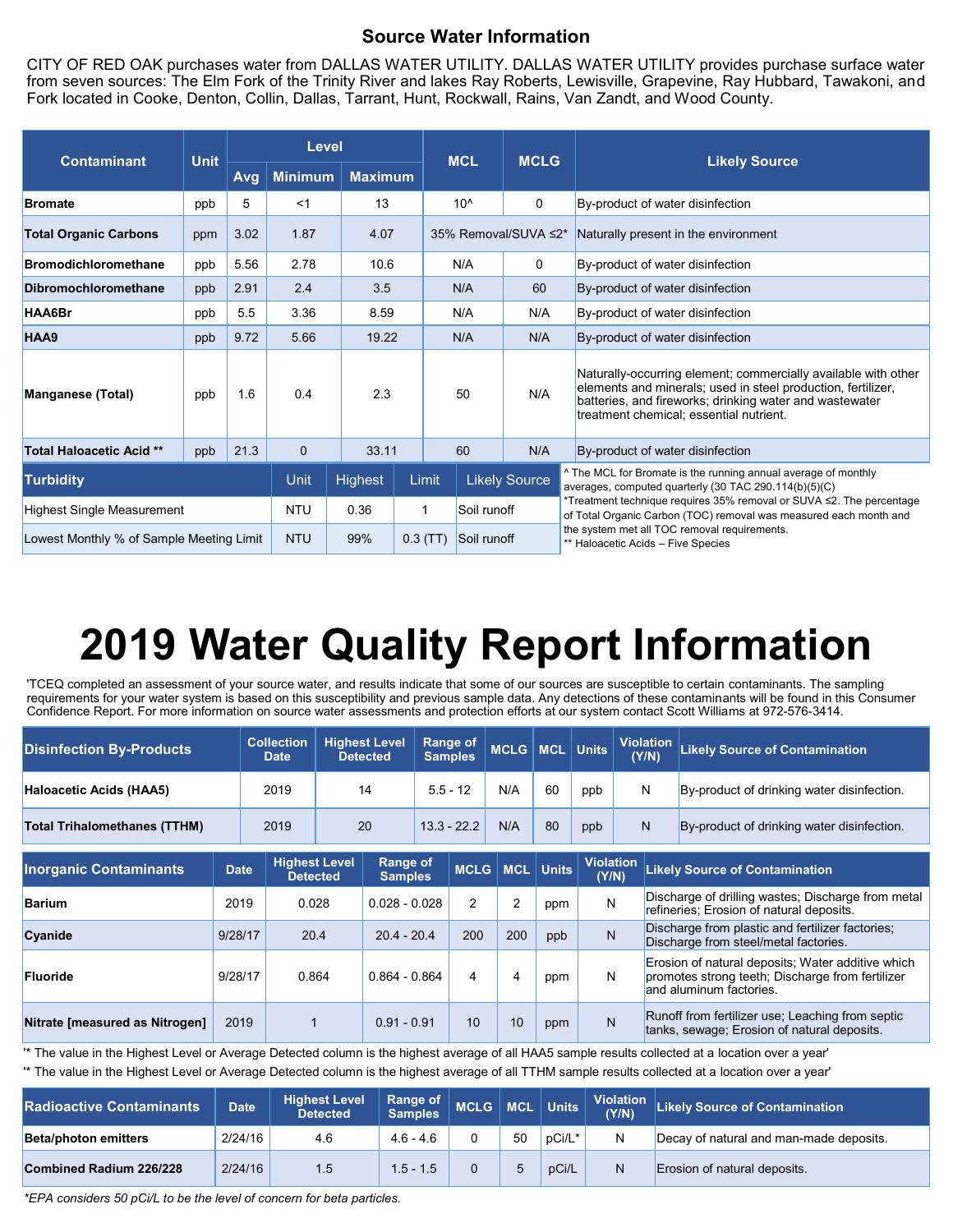| <b>Disinfectant Residual</b> | <b>Average</b><br><b>Level</b> | <b>Range of</b><br>Levels | <b>MRDL</b> | <b>MRDLG</b> | <b>Unit</b> | <b>Violation</b> | Source in Drinking Water                 |
|------------------------------|--------------------------------|---------------------------|-------------|--------------|-------------|------------------|------------------------------------------|
| <b>Chlorine (Total)</b>      | 2.465                          | $0.50 - 4.00$             | 4*          |              | mg/L        | N                | Water additive used to control microbes. |
|                              |                                |                           |             |              |             |                  |                                          |

*\*As an annual average*

| Synthetic organic contaminants including pesticides and herbicides |                                                     |                                         |             |             |                                               |                              |              |                               |  |                                          |                  |                                                                                                            |
|--------------------------------------------------------------------|-----------------------------------------------------|-----------------------------------------|-------------|-------------|-----------------------------------------------|------------------------------|--------------|-------------------------------|--|------------------------------------------|------------------|------------------------------------------------------------------------------------------------------------|
| <b>Contaminant</b>                                                 | <b>Date</b>                                         | <b>Highest Level</b><br><b>Detected</b> |             |             | <b>Range of</b><br>MCLG MCL<br><b>Samples</b> |                              | <b>Units</b> | <b>Violation</b><br>(Y/N)     |  | <b>Likely Source of Contamination</b>    |                  |                                                                                                            |
| <b>Atrazine</b>                                                    | 2019                                                | 0.1                                     |             | $0.1 - 0.1$ | 3                                             | 3                            | ppb          | N                             |  | Runoff from herbicide used on row crops. |                  |                                                                                                            |
| <b>Simazine</b>                                                    | 2019                                                | 0.09                                    |             |             | $0.09 - 0.09$                                 | $\mathbf N$<br>4<br>ppb<br>4 |              |                               |  | Herbicide runoff.                        |                  |                                                                                                            |
| <b>Lead and</b><br><b>Copper</b>                                   | <b>Date</b><br><b>Sampled</b>                       |                                         | <b>MCLG</b> |             | <b>Action Level</b><br>(AL)                   | 90th<br><b>Percentile</b>    |              | # Sites Over<br><b>AL</b>     |  |                                          |                  | Units Violation Likely Source of Contamination                                                             |
| Copper                                                             | 7/15/2017                                           |                                         | 1.3         |             | 1.3                                           | 0.471                        |              |                               |  | ppm                                      | N                | Erosion of natural deposits; Leaching from wood<br>preservatives; Corrosion of household plumbing systems. |
| Lead                                                               | 7/15/2017                                           |                                         | 0           |             | 15                                            | $\overline{2}$               |              |                               |  | ppb                                      | N                | Corrosion of household plumbing systems; Erosion of<br>natural deposits.                                   |
|                                                                    | <b>Total Coliform</b>                               |                                         |             |             |                                               |                              |              |                               |  |                                          |                  |                                                                                                            |
|                                                                    | <b>Maximum Contaminant</b><br>│ Hiahest Number of │ |                                         |             |             |                                               |                              |              | <b>Total Coliform Maximum</b> |  |                                          | <b>Violation</b> | <b>Likely Source of Contamination</b>                                                                      |

#### **What are total coliforms?**

**Level Goal**

**Positive Samples**

Total coliform bacteria are used as indicators of microbial contamination of drinking water because testing for them is easy. While not disease-causing organisms themselves, they are often found in association with other microbes that are capable of causing disease. Coliform bacteria are hardier than many disease-causing organisms; therefore, their absence from water is a good indication that the water is microbiologically safe for human consumption. Fecal coliform bacteria and, in particular, E. coli, are members of the coliform bacteria group originating in the intestinal tract of warm-blooded animals and are passed into the environment through feces. The presence of fecal coliform bacteria (E. coli) in drinking water may indicate recent contamination of the drinking water with fecal material. The previous table indicates whether total coliform or fecal coliform bacteria were found in the monthly drinking water samples submitted for testing by your water supplier last year.

**(Y/N)**

**Contaminant Level**

0 0 0  $\leq 5\%$  N Naturally present in the environment

#### **Violation(s)**

#### **E. coli**

Fecal coliforms and E. coli are bacteria whose presence indicates that the water may be contaminated with human or animal wastes. Microbes in these wastes can cause short-term effects, such as diarrhea, cramps, nausea, headaches, or other symptoms. They may pose a special health risk for infants, young children, and people with severely compromised immune systems.

| <b>Violation Type</b>                                 | <b>Violation</b><br><b>Begin</b> | <b>Violation</b><br>End | Violation Explanation                                                                                                                                                                                                                               |
|-------------------------------------------------------|----------------------------------|-------------------------|-----------------------------------------------------------------------------------------------------------------------------------------------------------------------------------------------------------------------------------------------------|
| <b>MONITOR GWR</b><br>TRIGGERED/<br>ADDITIONAL, MAJOR | 1/27/2011                        | 4/1/2020                | We failed to collect follow-up samples within 24 hours of learning of the total coliform-positive sample.<br>These needed to be tested for fecal indicators from all sources that were being used at the time the<br>positive sample was collected. |
| <b>MONITOR GWR</b><br>TRIGGERED/<br>ADDITIONAL, MAJOR | 5/10/2011                        | 4/1/2020                | We failed to collect follow-up samples within 24 hours of learning of the total coliform-positive sample.<br>These needed to be tested for fecal indicators from all sources that were being used at the time the<br>positive sample was collected. |

*NOTE: The aforementioned violation(s) occurred in January and May of 2011*

#### **Definitions and Abbreviations**

#### *The following tables contain scientific terms and measures, some of which may require explanation.*

**Action Level**: The concentration of a contaminant which, if exceeded, triggers treatment or other requirements which a water system must follow. **Action Level Goal (ALG)**: The level of a contaminant in drinking water below

which there is no known or expected risk to health. ALGs allow or a margin of safety. Avg: Regulatory compliance with some MCLs are based on running annual

average of monthly samples.

**Level 1 Assessment**: A Level 1 assessment is a study of the water system to identify potential problems and determine (if possible) why total coliform bacteria have been found in our water system.

**Level 2 Assessment**: A Level 2 assessment is a very detailed study of the water system to identify potential problems and determine (if possible) why an E. coli MCL violation has occurred and/or why total coliform bacteria have been found in our water system on multiple occasions.

**Maximum Contaminant Level or MCL**: The highest level of a contaminant that is allowed in drinking water. MCLs are set as close to the MCLGs as feasible using the best available treatment technology.

**Maximum Contaminant Level Goal or MCLG**: The level of a contaminant in drinking water below which there is no known or expected risk to health. MCLGs allow for a margin of safety.

**Maximum residual disinfectant level or MRDL**: The highest level of a disinfectant allowed in drinking water. There is convincing evidence that addition of a disinfectant is necessary for control of microbial contaminants. **Maximum residual disinfectant level goal or MRDLG**: The level of a drinking water disinfectant below which there is no known or expected risk to health.

MRDLGs do not reflect the benefits of the use of disinfectants to control microbial contaminants.

**MFL**: million fibers per liter (a measure of asbestos)

mrem: millirems per year (a measure of radiation absorbed by the body) **mg/L**: see ppm

**N/A**: not applicable.

**NTU**: nephelometric turbidity units (a measure of turbidity)

**pCi/**L: picocuries per liter (a measure of radioactivity)

**ppb**: micrograms per liter or parts per billion - or one ounce in 7,350,000 gallons of water

**ppm**: milligrams per liter or parts per million - or one ounce in 7,350 gallons of water.

**ppq**: parts per quadrillion, or picograms per liter (pg/L)

**ppt**: parts per trillion, or nanograms per liter (ng/L)

**Treatment Technique or TT**: A required process intended to reduce the level of a contaminant in drinking water.